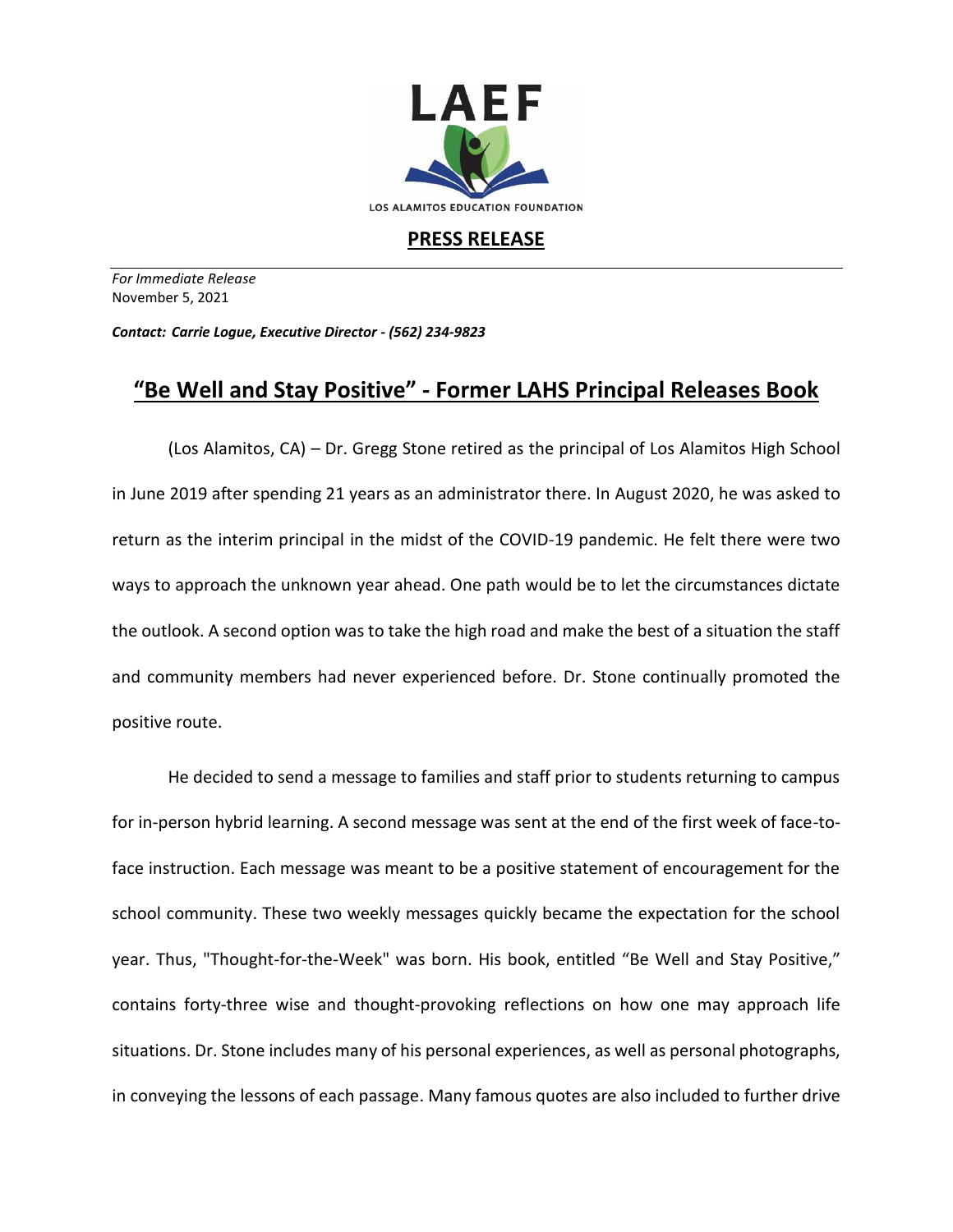home big-picture perspectives in these uncertain times. Each email ended with Stone's wish that Griffin families would be well and stay positive, which led to the book's title.

Dr. Stone is donating all net proceeds to LAEF (Los Alamitos Education Foundation) for the purpose of providing a scholarship for a Los Al High School graduating senior who shows determination or has a positive approach to whatever life throws their way. The self-published book is available on Amazon.

Gregg Stone is the reigning LAEF King and was crowned in February 2021. This school year, Dr. Stone is volunteering his time at LAHS as a counselor supporting students who need additional academic or personal support. He is a humble and gracious leader who cares deeply about the Los Al community.

LAEF is the non-profit partner of Los Alamitos Unified School District. LAEF enhances educational excellence by providing after-school and summer enrichment programs to children in grades Pre-K to 12. LAEF impacts all students by providing significant funding for mental health and STEAM teachers/instruction, as well as igniting new programs and providing valuable resources. For more information, visit www.LAEF4Kids.org or call (562) 799-4700 Extension 80424 today.